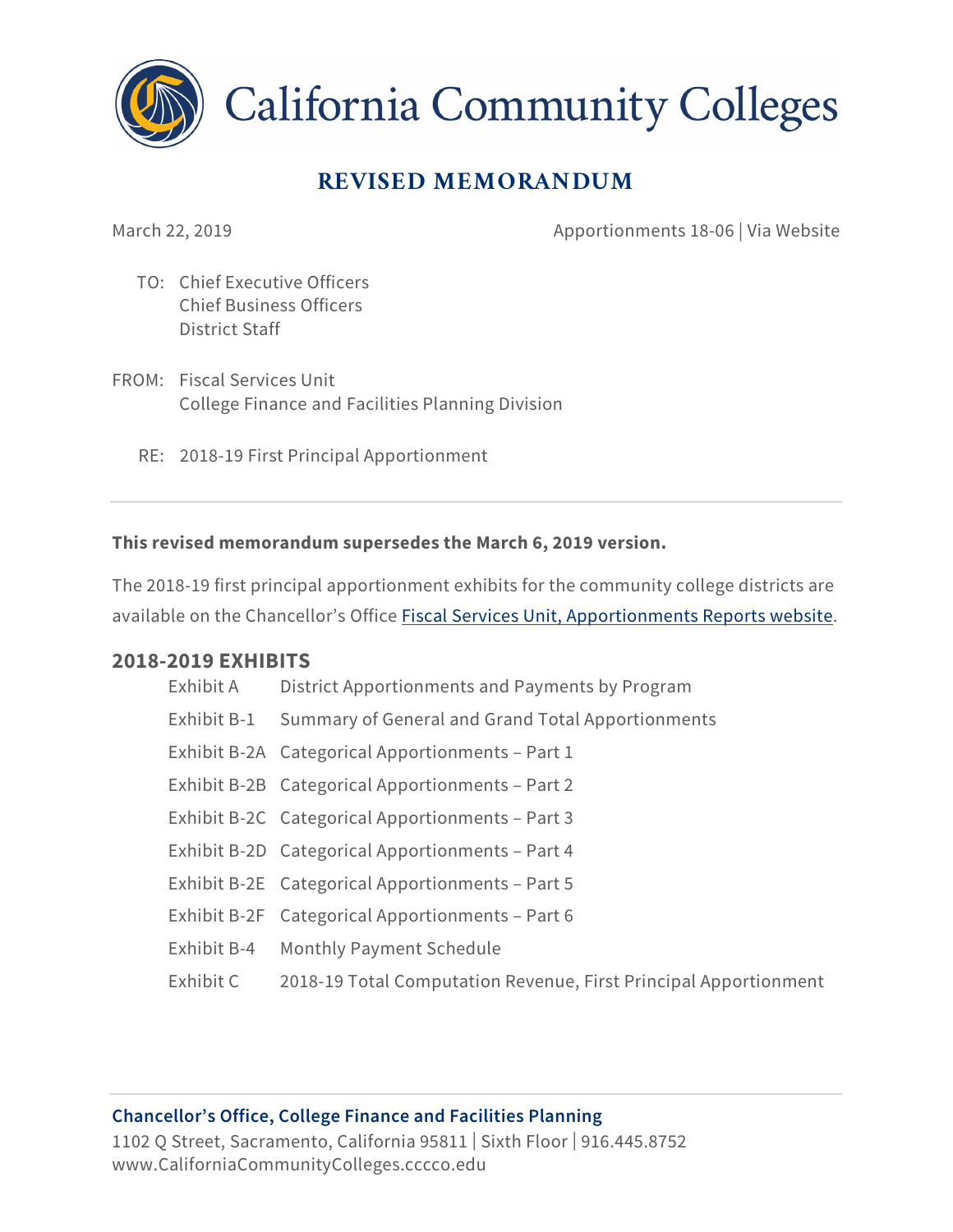Revised March 22, 2019

#### **2017-2018 EXHIBITS**

Exhibit D District Apportionments and Payments by Program

Exhibit E Recalculation State General Apportionment by District

Exhibit A provides total and monthly certifications by district for each program allocation. Exhibit B-1 summarizes state general apportionment and other general supplemental funds by county. Exhibits B-2A though B-2F display state categorical allowances by county and district. Exhibit B-4 provides the monthly payment schedule by county and district. Exhibit C displays estimated district total computational revenue (TCR) for state general apportionment.

# **GENERAL APPORTIONMENT**

### **BACKGROUND**

The Student Centered Funding Formula (SCFF) consists of three components: the Base Allocation, the Supplemental Allocation and the Student Success Allocation. The Base Allocation relies primarily on enrollment measures as of the current year, while the Supplemental Allocation and Student Success Allocation rely on data primarily from the prior year. The SCFF statutes specify that, in 2018-19, a district receives the higher of (1) the SCFF calculation for 2018-19 or (2) the TCR for the district in 2017-18, adjusted by the 2018-19 cost-of-living adjustment (COLA). Therefore, the TCR shown on the Exhibit C is based on projected FTES in 2018-19 (with prior years used to calculate a three-year average for credit FTES), data for the Supplemental Allocation and Student Success Allocation from 2017-18, and "hold harmless" calculations generated based on the TCR in 2017-18 adjusted by COLA.

The Budget Act of 2018 estimated the costs of the general apportionment for 2018-19, basing the estimates on then-recent data for all of the formula factors.

In July 2018, the Chancellor's Office produced a simulation of the SCFF making assumptions for 2018-19 funding using FTES as of the second principal apportionment for 2017-18 and Supplemental Allocation and Student Success Allocation data for 2016-17. This simulation was the basis for the advance apportionment payments to districts from July through January of the current fiscal year.

The Governor's Budget also included estimates of the cost of the SCFF based on new estimates for all of the SCFF components. Notably, it reflected 2017-18 data for some of the factors in the Supplemental Allocation and Student Success Allocation—which was a change compared to the estimates made in the budget act and the advance apportionment.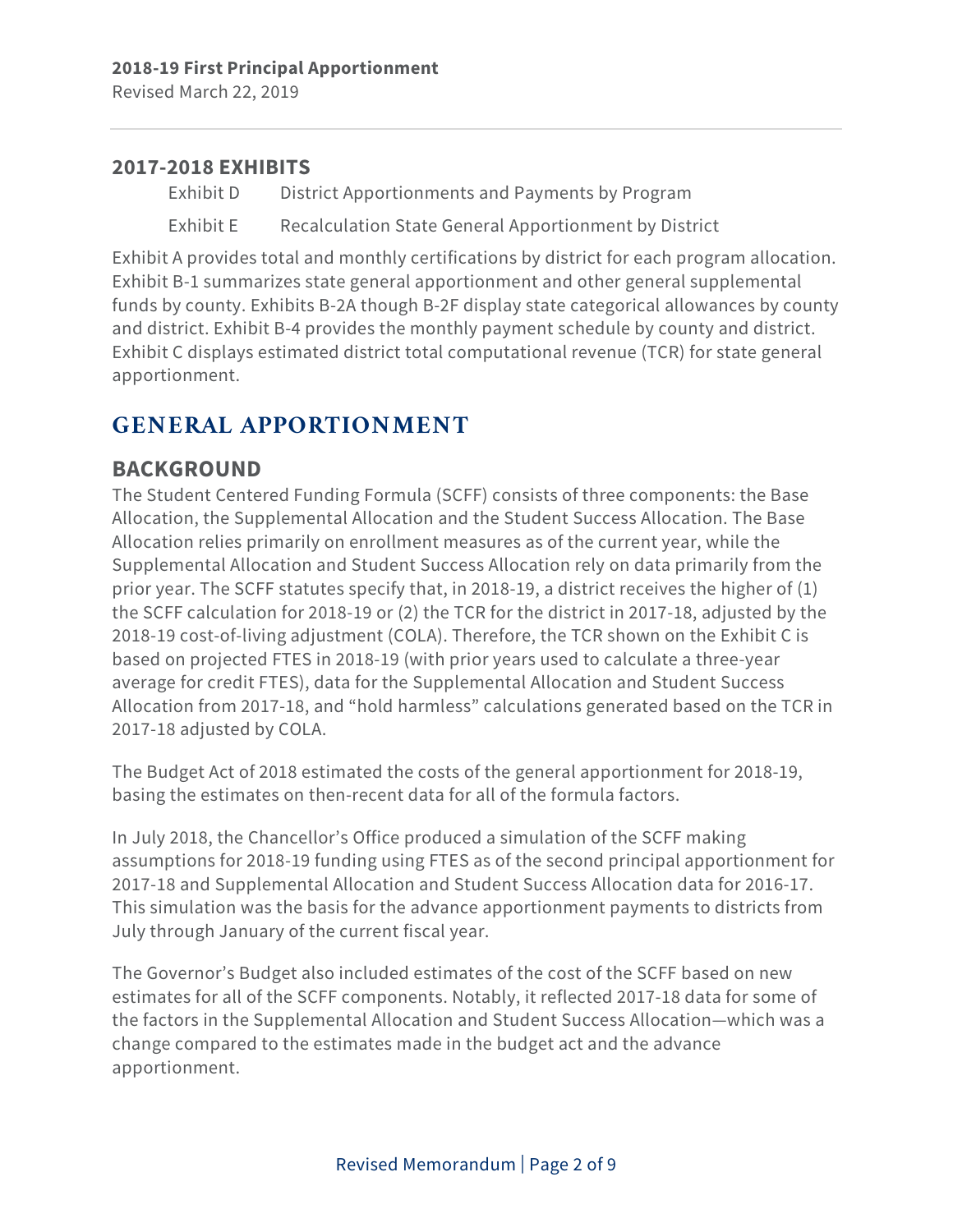This memorandum provides new estimates as of the first principal apportionment. The table below displays the differences in estimates for these four points in time.

|                                                               | <b>Base</b><br><b>Allocation</b> | Supplemental<br><b>Allocation</b> | <b>Student</b><br><b>Success</b><br><b>Allocation</b> | <b>SCFF</b><br><b>Costs</b> | 2017-18<br><b>TCR</b><br><b>Adjusted by</b><br><b>COLA</b> | 2018-19<br><b>TCR</b> |
|---------------------------------------------------------------|----------------------------------|-----------------------------------|-------------------------------------------------------|-----------------------------|------------------------------------------------------------|-----------------------|
| Budget Act of<br>2018<br>(June 2018)                          | \$4,974                          | \$1,421                           | \$710                                                 | \$7,105                     | \$6,896                                                    | \$7,130               |
| Advance<br>Apportionment<br>(July 2018)                       | \$4,946                          | \$1,413                           | \$714                                                 | \$7,073                     | \$6,896                                                    | \$7,161               |
| Governor's<br><b>Budget</b><br>(January 2019)                 | \$4,952                          | \$1,401                           | \$797                                                 | \$7,150                     | \$6,896                                                    | \$7,219               |
| <b>First Principal</b><br>Apportionment<br>(February<br>2019) | \$4,990                          | \$1,396                           | \$786                                                 | \$7,172                     | \$6,950                                                    | \$7,273               |

**Comparison of General Apportionment Estimates (Dollars in Millions)**

The Chancellor's Office estimates a \$324 million funding shortfall. This memorandum describes the two components of that shortfall: higher estimates (\$143 million) of the TCR and lower estimates (\$181 million) of offsetting revenues.

#### **Estimates of the Total Computational Revenue**

The estimates of 2018-19 TCR as of the first principal apportionment are \$143 million higher than the estimates made in the Budget Act of 2018. These increases generally are attributable to two reasons.

The first reason is that SCFF costs as of the first principal apportionment are \$67 million higher than estimated at the Budget Act of 2018. Specifically, the Chancellor's Office estimates that for 2018-19 (1) the Base Allocation are \$16 million higher than estimated in the Budget Act of 2018; (2) the Supplemental Allocation are \$25 million lower than estimated in the Budget Act of 2018; and (3) the Student Success Allocation are \$76 million higher than estimated in the Budget Act of 2018.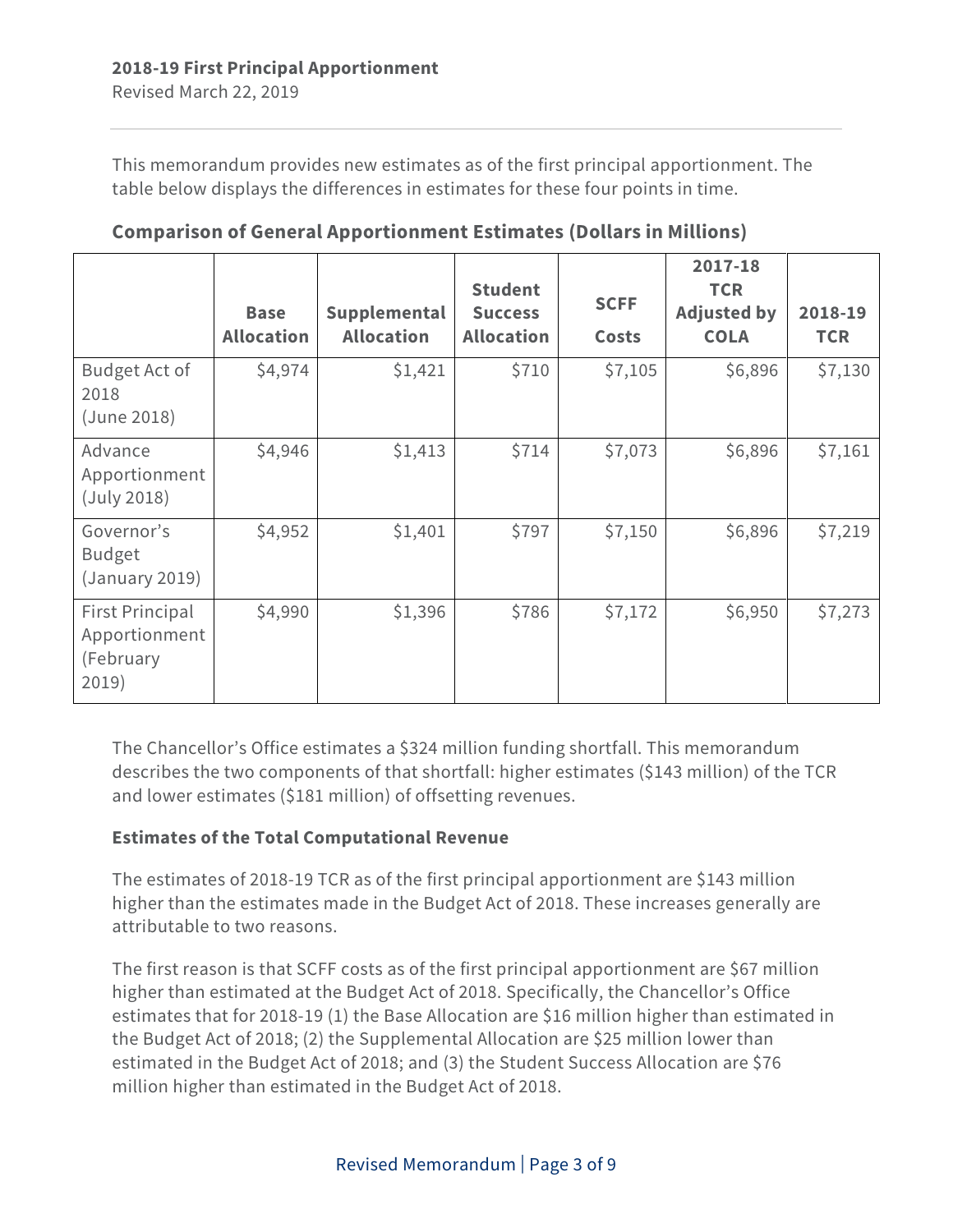(The Chancellor's Office is reviewing its interpretation of the three-year calculation of credit FTES. Following that review, the costs of the Base Allocation may be revised.)

The second reason is that the estimates of providing districts with a 2018-19 TCR that is at least their 2017-18 TCR, adjusted by the 2018-19 COLA, are \$76 million higher than the estimates made in the Budget Act of 2018. The Budget Act of 2018 assumed \$25 million would be needed to fund that commitment. As of the first principal apportionment, the Chancellor's Office estimates a need of \$101 million to fund the commitment, an increase of \$76 million. As of the first principal apportionment, 23 districts would receive funding under this commitment.

#### **Estimates of Offsetting Revenues**

The Chancellor's Office's estimates of the revenues available to offset the 2018-19 TCR are \$181 million lower than those assumed in the Budget Act of 2018. Specifically, the Chancellor's Office estimates that for 2018-19 (1) property taxes are \$227 million lower than estimated in the Budget Act of 2018; (2) Education Protection Act (EPA) revenues are \$9 million higher than estimated in the Budget Act of 2018; and (3) student fees are \$41 million higher than estimated in in the Budget Act of 2018. (In recent years, property tax revenues estimated at the first principal apportionment have typically been lower than the final totals.) Further, due to timing differences, the Chancellor's Office did not reflect, in the first principal apportionment, \$4 million in federal oil and mineral resources that also offset the general apportionment; these revenues will be included moving forward.

### **NEXT STEPS**

Although the Governor's Budget acknowledges the higher costs for the TCR compared to the amounts included when the budget was enacted, it does not adjust the appropriations to support those higher costs.

The Department of Finance indicates that one proposal included in the Governor's Budget—the amendment to the definition of successful transfer to a four-year university for purposes of the SCFF—would take effect for 2018-19. Other changes may also be made to the formula for implementation in 2018-19.

With regard to revenues, the Proposition 98 minimum guarantee is funded by state General Fund and local property taxes. In most years, when property taxes decline, General Fund is adjusted to fund that minimum guarantee. Further, in recent years, Finance has proposed adjustments to backfill the general apportionment with General Fund when property taxes come in lower than budgeted. Finance has also proposed similar adjustments for EPA revenues in recent years.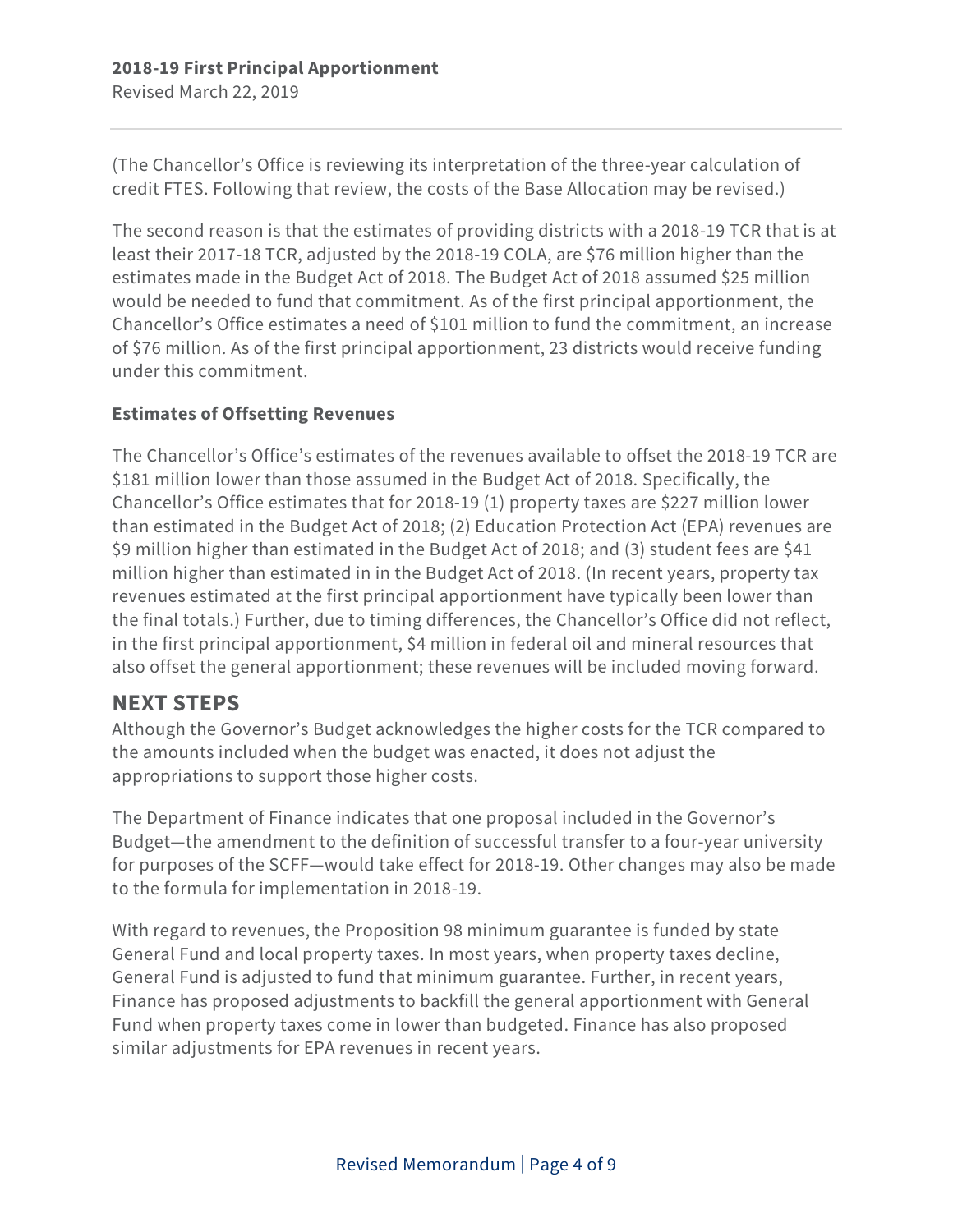As the Governor and Legislature deliberate on a final budget, we will keep you informed about expectations for final 2018-19 revenues. **In managing the general apportionment within the available appropriations, the Chancellor's Office would expect to apportion to districts (in 2018-19) at least their 2017-18 TCR, adjusted by the 2018-19 COLA. (This version of the first principal apportionment has not yet taken this approach into account, but future versions will do so.)** We will continue to work with the Governor and the Legislature to obtain the adjustments to the current-year appropriation to fund the full costs of the general apportionment. With that said, if any reductions are required, they would be made to any revenues districts would receive in excess of the 2017-18 TCR, adjusted by the 2018-19 COLA.

### **2018-19 P1 – EXHIBIT C**

This report has been reformatted to display the components used in the new SCFF, which became effective July 2018. A reference guide is being developed and will be published as soon as possible. Further, the Chancellor's Office held a webinar on Friday, March 8, at 2:00 pm to discuss the new exhibit.

# **FURTHER CLARIFICATIONS**

Below are clarifications on some areas of the general apportionment. Any necessary changes will be made to district apportionments in April.

- The "deficit" reflects past practices on the general apportionment. It will be adjusted moving forward. Currently, there is some variation in the percentage across districts that are not "basic aid." The variation exists because:
	- o A district returned a prior year overpayment via the apportionment process.
	- o The Education Protection Account payments were allocated to three non- "basic aid" districts at a rate higher than \$100 per FTES but lower than the max of \$904 per FTES. Currently, the calculations for these three districts reflect no "deficit." These broader changes will be made in April to encompass this issue.
- The "Statewide 2017-18 TCR + COLA" of \$6.950 billion included in Exhibit C is slightly higher than the posted "Statewide 2017-18 R1 Exhibit E" (\$6.764 billion plus COLA of \$183.314 million, which amounts to a total of \$6.947 billion). Two districts repaid overpayments in 2017-18 by decreasing their TCR in 2017-18. In 2018-19, these districts' 2017-18 TCRs were increased by \$2.716 million to accurately reflect the TCR earned in 2017-18. This increase is reflected in the table above in the SCFF Total as of the first principal apportionment. (That is, SCFF costs of \$7.169 billion in Exhibit C, plus the \$2.716 billion increase, totals \$7.172 billion).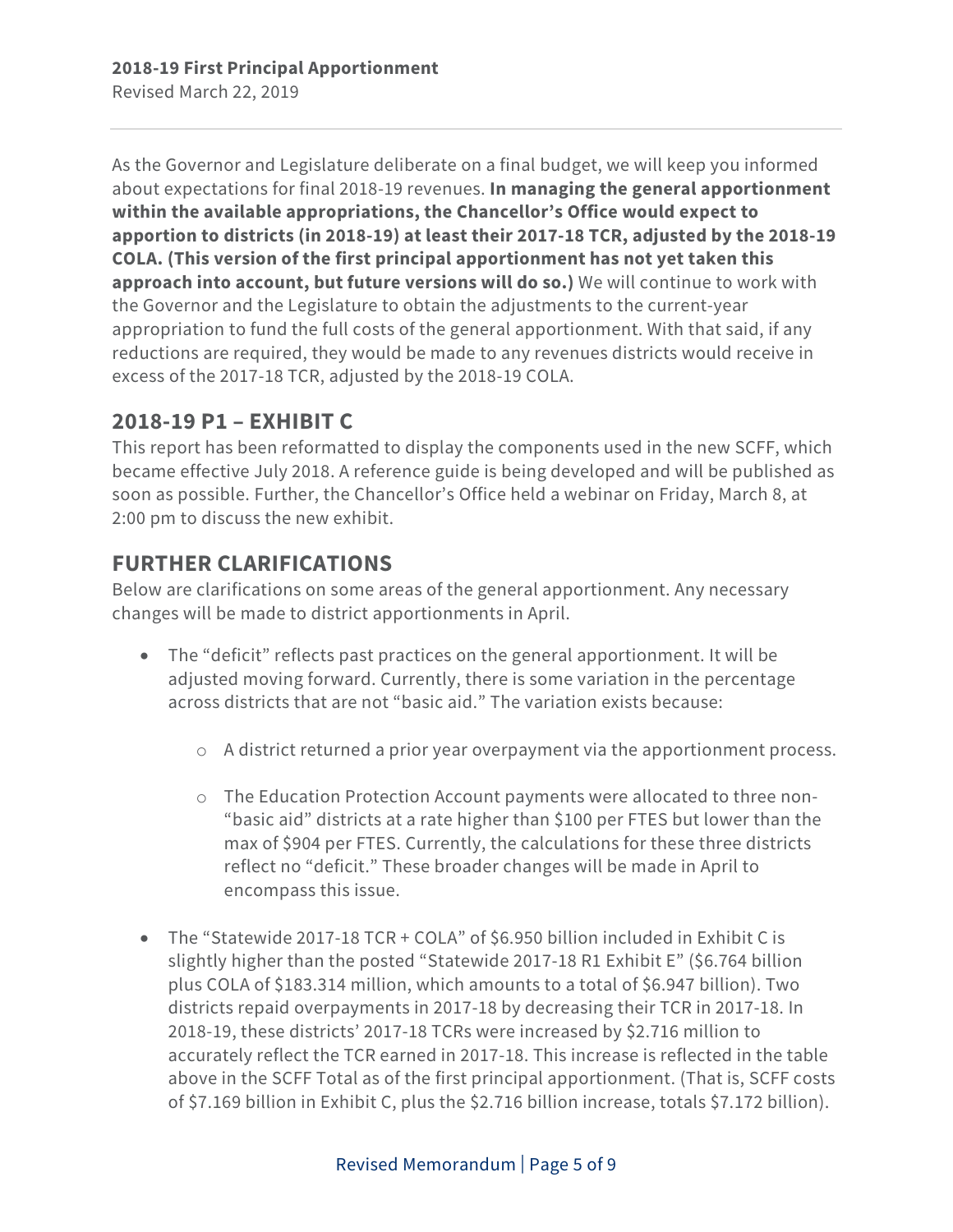- The Full-Time Faculty Hiring apportionment (2015-16 funds only) as displayed in Exhibit C is based on COLA and the base increase rate as of the 2017-18 P2 period. This will be updated to reflect the most current data (2017-18 R1).
- In "Section Ia: Base Allocation," the "2017-18 Funded FTES" incorrectly displays some 2016-17 data. This will be updated in the April version.
- In "Section Ia: Base Allocation," the "Total FTES Revenue \$" are calculated using FTES rates rounded in whole dollars. The base revenues used to calculate the TCR, which then are used to calculate the general apportionment, used unrounded rates. This will be corrected in the April version; the unrounded FTES rates will be used, with total revenue rounded to whole dollars. (The differences are minimal.)
- In "Section Id: Basic Allocation Revenue Calculation," the 2017-18 FTES used to determine the size of each college or center will be corrected in the April version of Exhibit C to use current year FTES.
- In "Section III: Student Success Allocation," the rates are displayed to two decimal points. During presentations, the rates were displayed as whole dollars. For calculating the TCR, the Chancellor's Office will use unrounded rates and round revenues to whole dollars at the end of the calculation. This will be corrected in the April version.

### **2017-18 R1 – EXHIBIT E**

This report reflects the TCR for each district based on final reported FTES, enrollment fees, and property taxes. Funding sources for 2017-18 are enrollment fees, property taxes, EPA revenues, general apportionment, and one other category—Full-Time Faculty Hiring (FTFH) funds. All districts are eligible for FTFH funds, which are detailed in Section VIII District Revenue Sources.

## **EDUCATION PROTECTION ACCOUNT (EPA)**

The EPA has been recalculated to include the most current general apportionment calculations and will be available on the Fiscal Services website in late March.

# **HIGHLIGHTS**

### **CERTIFIED NURSE ASSISTANT PROGRAMS**

\$2 million is available on a one-time basis to increase the number of certified nurse assistant programs or increase the number of certified nurse assistants completing the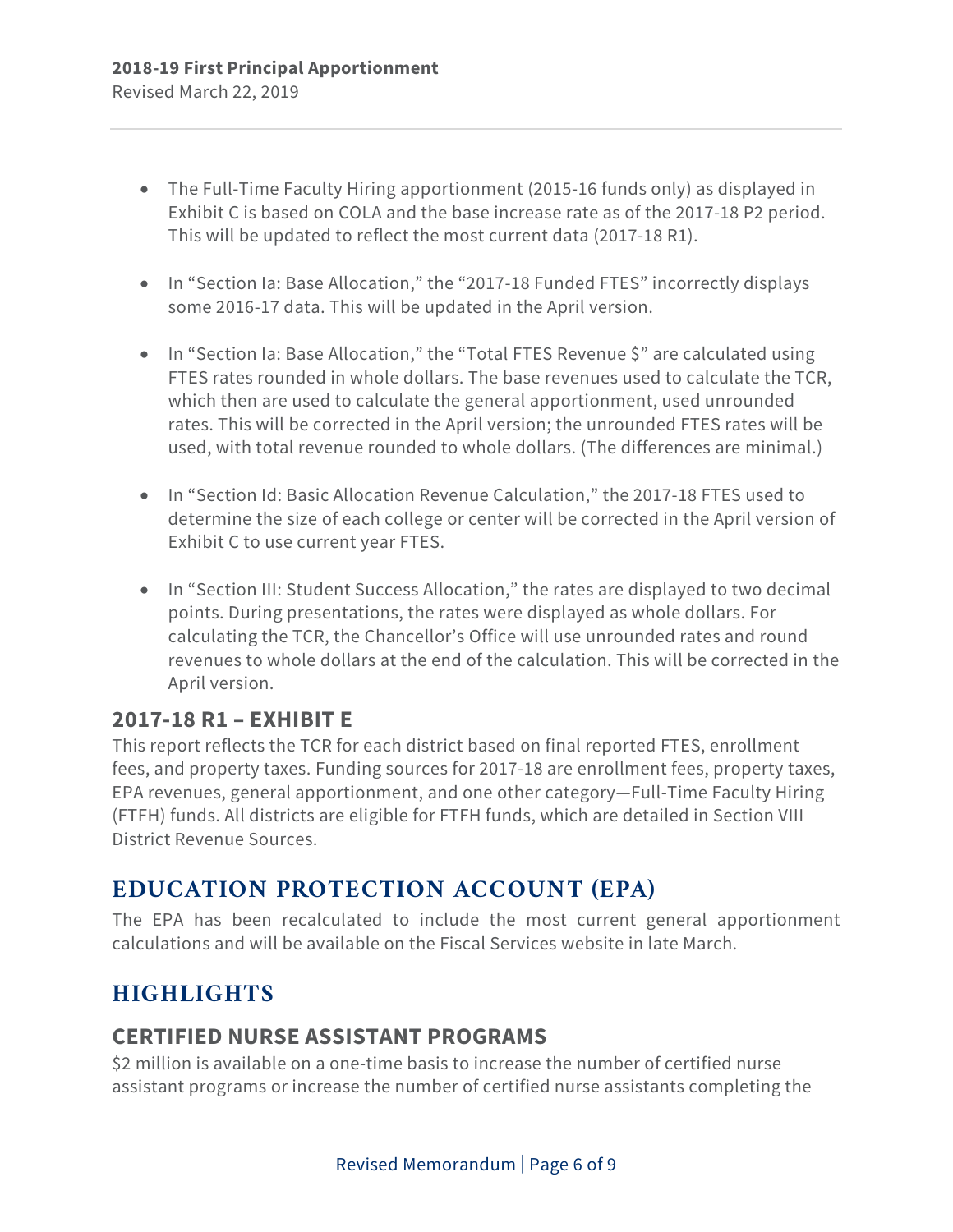certified nurse assistant program. Contact Brenda Fong, Specialist, at [bfong@cccco.edu](mailto:bfong@cccco.edu) for additional information.

# **LEGAL SERVICES TO UNDOCUMENTED STUDENTS**

Section 74 of Assembly Bill (AB) 1809 (Chapter 33, Statutes of 2018) appropriated \$10 million to the Board of Governors of the California Community Colleges for purposes of providing legal services to undocumented students and families on California Community College campuses, through an existing legal services program of the California Department of Social Services (CDSS). The Los Angeles Community College District (LACCD) will provide fiscal agent services to facilitate the delivery of funds to CDSS for the provision of services, consistent with the legislation. Contact Laura Metune, Vice Chancellor of the Governmental Relations Division, at [lmetune@cccco.edu](mailto:lmetune@cccco.edu) for additional information.

#### **For questions about general apportionments, contact [apportionments@cccco.edu](mailto:apportionments@cccco.edu) or the staff listed below.**

#### **General Apportionments:**

Randy Fong [rfong@cccco.edu,](mailto:rfong@cccco.edu) (916) 327-6238

Patricia Servin [pservin@cccco.edu,](mailto:pservin@cccco.edu) (916) 445-1163

#### **Categorical Apportionments:**

Patricia Servin [pservin@cccco.edu,](mailto:pservin@cccco.edu) (916) 445-1163

Jubilee Smallwood [jsmallwood@cccco.edu,](mailto:jsmallwood@cccco.edu) (916) 327-6225

Chay Yang [cyang@cccco.edu,](mailto:cyang@cccco.edu) (916) 445-8283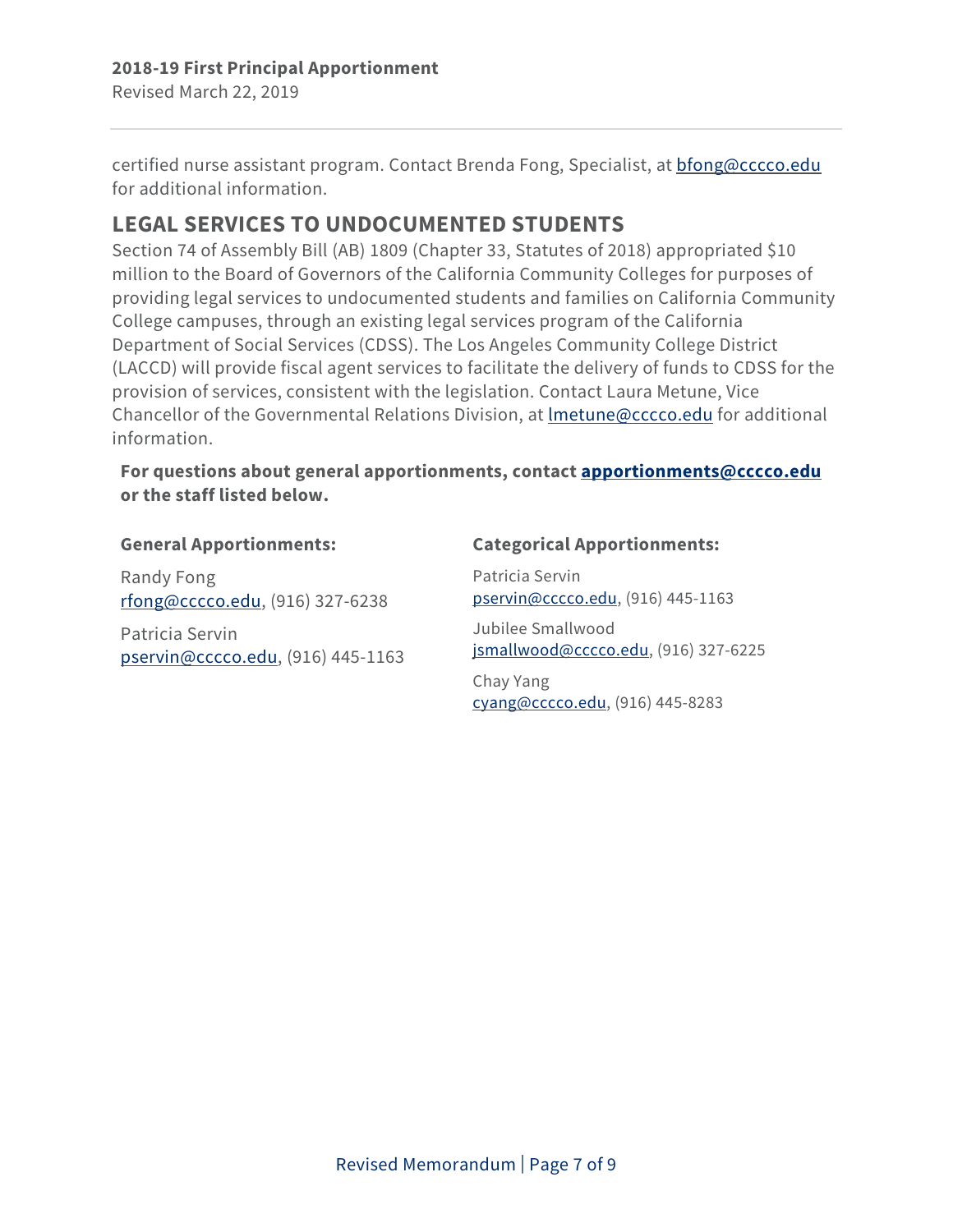## **CATEGORICAL PROGRAM APPORTIONMENTS CONTACTS**

| Program                                                             | <b>Name</b>            | <b>Email Address</b>   | <b>Phone number</b> |
|---------------------------------------------------------------------|------------------------|------------------------|---------------------|
| <b>Adult Education</b>                                              | Neil Kelly             | nkelly@cccco.edu       | (916) 324-8895      |
| Apprenticeship                                                      | Nick Esquivel          | nesquivel@cccco.edu    | $(916)$ 445-4670    |
| Apprenticeship Instruction and Training                             | Nick Esquivel          | nesquivel@cccco.edu    | (916) 445-4670      |
| <b>Basic Skills</b>                                                 | Chantée Guiney         | cguiney@cccco.edu      | $(916)$ 322-4260    |
| <b>CalWORKs</b>                                                     | Karen Baker            | kbaker@cccco.edu       | (916) 445-8504      |
| California College Promise                                          | Ruby Nieto             | rnieto@cccco.edu       | $(916)$ 322-4300    |
| Campus Child Care & Development                                     | Jillian Luis           | jluis@cccco.edu        | (916) 322-5246      |
| Certified Nurse Assistant Program                                   | <b>Brenda Fong</b>     | bfong@cccco.edu        | (916) 323-2758      |
| Chancellor's Office Tax Offset Program (COTOP)                      | <b>Terence Gardner</b> | tgardner@cccco.edu     | (916) 322-7412      |
| Cooperating Agencies for Foster Youth Education<br>Support (CAFYES) | <b>Colleen Ganley</b>  | cganley@cccco.edu      | $(916)$ 323-3865    |
| Cooperative Agencies Resources for Education<br>(CARE)              | Rosa Estrada           | restrada@cccco.edu     | (916) 323-2759      |
| Disabled Student Programs and Services (DSPS)                       | Linda Vann             | Ivann@cccco.edu        | (916) 322-3234      |
| <b>Equal Employment Opportunity</b>                                 | Legal Main Line        | legalaffairs@cccco.edu | (916) 445-4826      |
| Expanding the Delivery of Courses through<br>Technology             | Gary Bird              | gbird@cccco.edu        | (916) 327-5904      |
| <b>Extended Opportunity Programs and Services (EOPS)</b>            | Rosa Estrada           | restrada@cccco.edu     | $(916)$ 323-2759    |
| Foster and Kinship Care Education (FKCE)                            | Jillian Luis           | jluis@cccco.edu        | (916) 322-5246      |
| <b>Full-Time Faculty Hiring</b>                                     | Chay Yang              | cyang@cccco.edu        | $(916)$ 445-8283    |

Revised Memorandum | Page 8 of 9